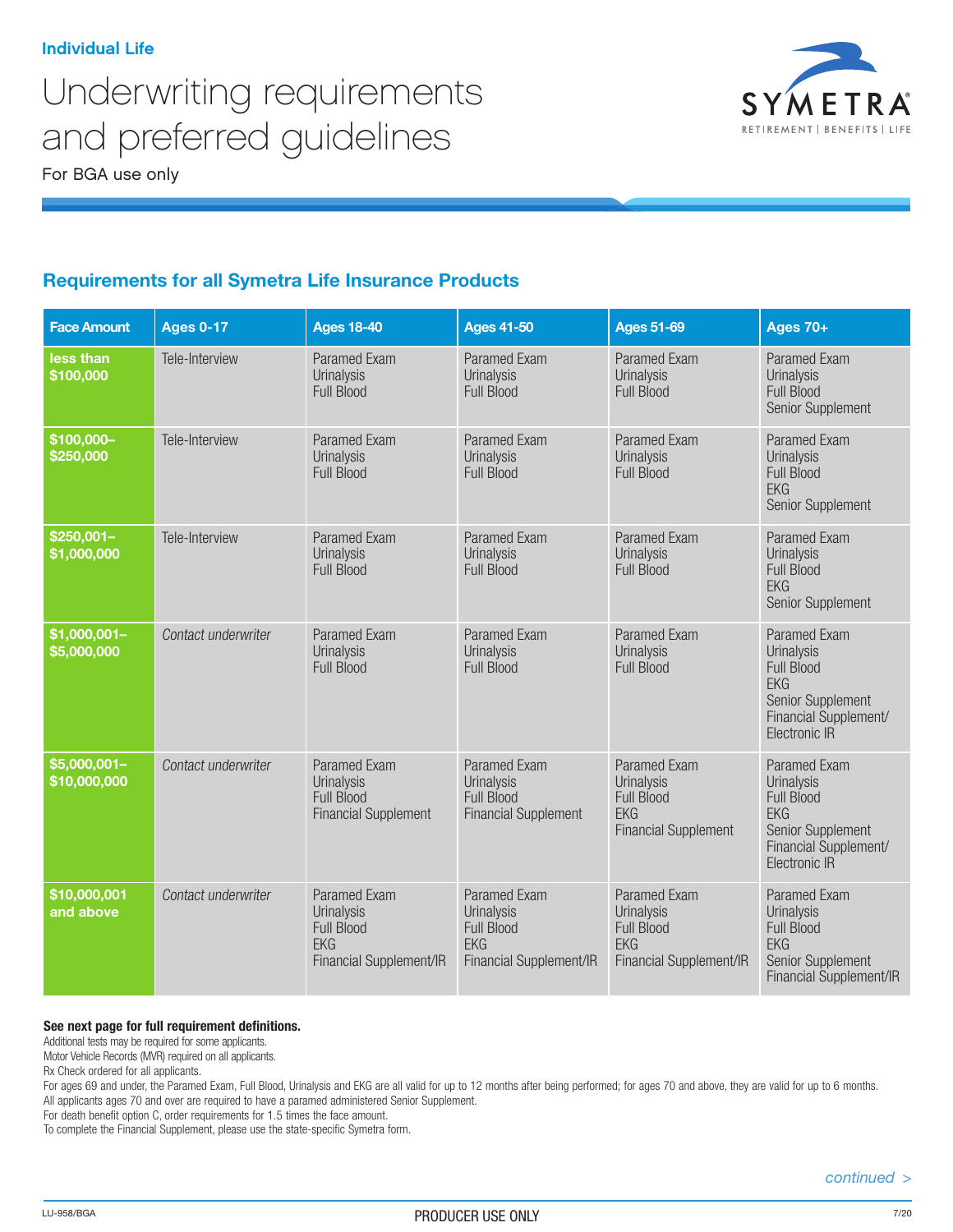## Requirement Definitions

#### Tele-Interview

A part 2 interview about health history and nicotine use.

#### Paramed Exam

This exam is completed by a paramedical company and includes a medical history interview and physical measurements.

#### Full Blood

A blood sample drawn by a paramedical company from a vein in the arm and tested for a variety of body system functions—kidney, liver, lipids, sugars, as well as HIV. NT proBNP is ordered on most blood profiles over age 50.

#### **Urinalysis**

A urine sample taken by a paramedical company and used to test for protein, sugar, nicotine, and drugs of abuse, and may include HIV.

#### EKG (Electrocardiogram)

Recorded by a paramedical company and is used to study and record the electrical activity of the heart.

#### Rx Check

A prescription database check.

#### Senior Supplement

An exam completed by a paramedical company where cognitive questions are asked and mobility tests are performed. Cognitive questions may involve word recall, clock drawings and questions around activities of daily living.

#### Financial Supplement

Required for \$5 million face amounts and above. This may include tax returns covering the past two years, brokerage statements, bank accounts, or real estate assessments. Financial statements may be required on business cases at lower face amounts or other applications with complex financial arrangements. To complete the financial supplement, please submit Symetra form LUC-32 or any supporting financial documentation by a third party.

#### IR (Inspection Report)

A telephone interview with the applicant that includes the verification of their medical, employment and financial history.

#### Electronic IR (Inspection Report)

An internal automated search completed by one of our vendors, whereby no contact is made to the proposed insured.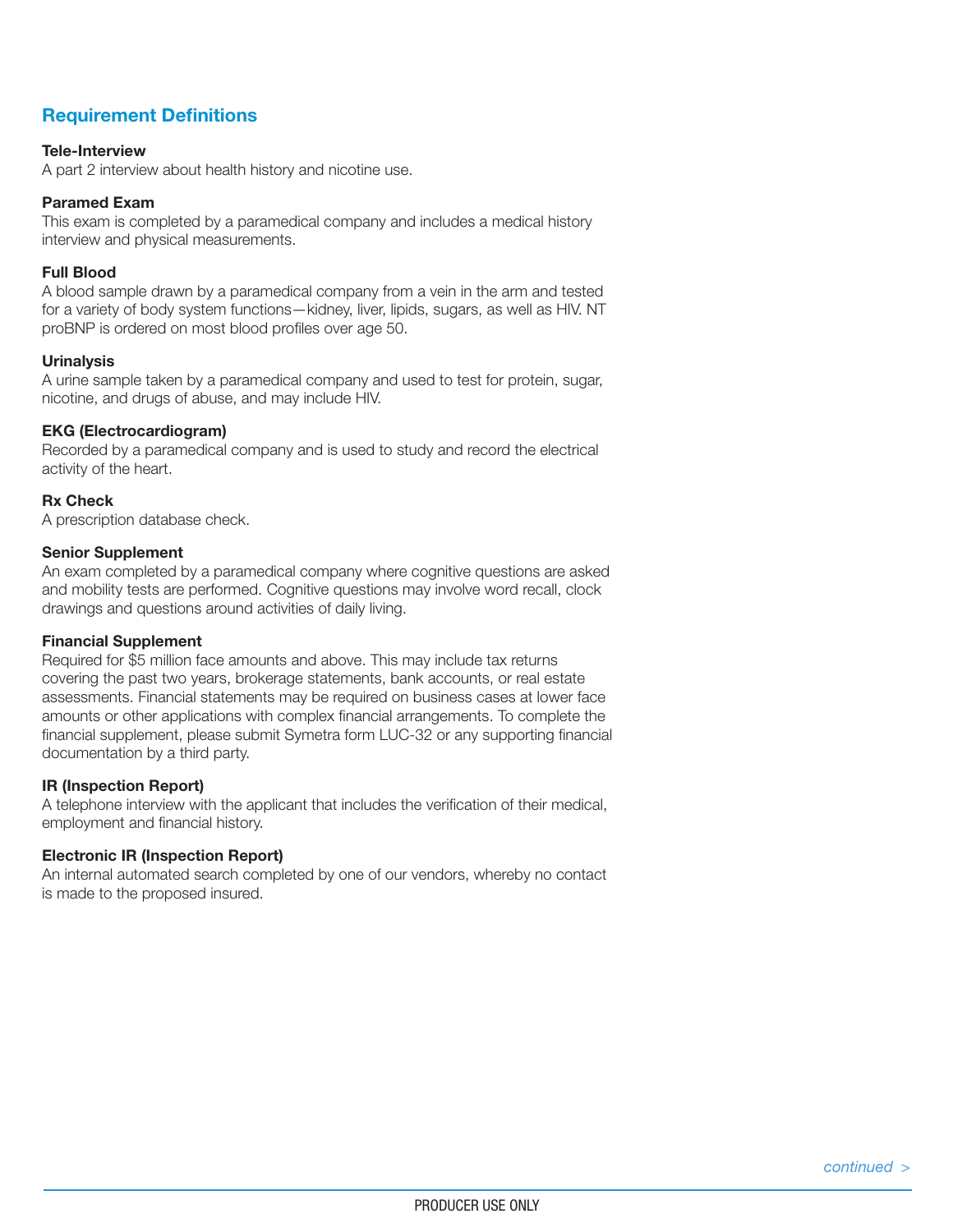### Exceptions to Above Underwriting Requirements

In some instances, the face amount used to determine underwriting requirements will be larger than the amount on the application. These instances include:



- 2 Guaranteed Insurability Option (GIO): Add the applied-for GIO amount to the face amount.
- **3** Death Benefit Option C: Multiply 1.5 times the face amount.

### Ordering Medical Requirements

#### Here are some things to keep in mind when scheduling the exam:

1. Call a Symetra-appointed paramedical service company.

| <b>Approved Paramed Providers</b> |                |  |  |  |
|-----------------------------------|----------------|--|--|--|
| ExamOne                           | 1-877-933-9261 |  |  |  |
| <b>APPS</b>                       | 1-800-635-1677 |  |  |  |

These companies will help you locate an office for the city where you want to schedule the exam.

- 2. Confirm the specific exam and tests required with the examiner.
- 3. Follow up on your appointments with the examiner. Mention that you would like to be notified when scheduling is confirmed, or when the exam is completed.

For the customer-facing piece titled "Important information about your life insurance exam" (form number LU-521), please contact the Symetra Life Sales Desk at 1-877-737-3611 or lifesales@symetra.com between the hours of 8 a.m. and 6 p.m., Eastern Time.

Lab results are available to the applicant upon request.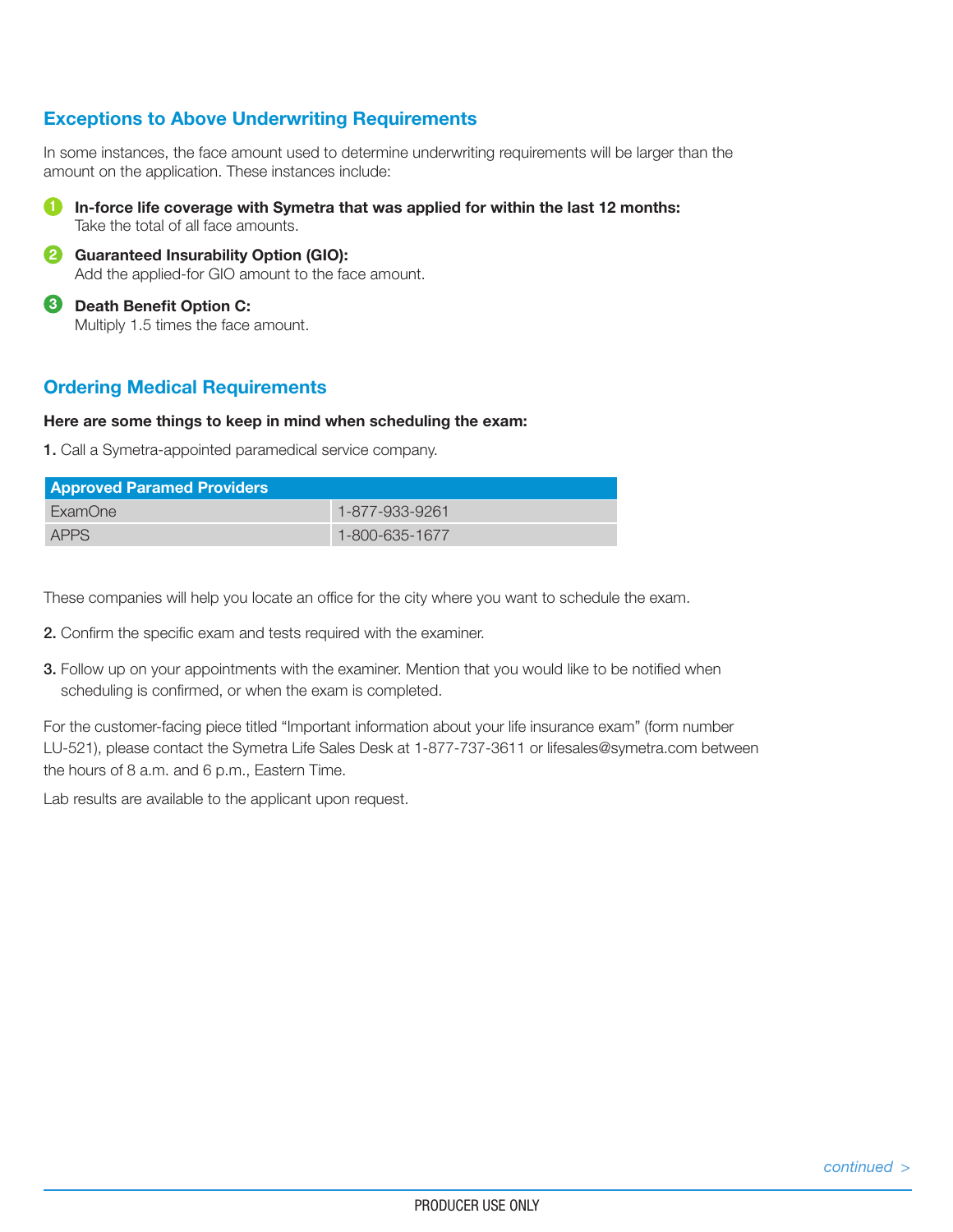## Preferred Underwriting Guidelines

|                                                                                          | <b>Super Preferred</b><br><b>Non-Nicotine</b>                                                                                | <b>Preferred</b><br><b>Non-Nicotine</b>                                                                                                                                | <b>Standard Plus Non-</b><br><b>Nicotine/Preferred Nicotine</b>                                  |  |  |
|------------------------------------------------------------------------------------------|------------------------------------------------------------------------------------------------------------------------------|------------------------------------------------------------------------------------------------------------------------------------------------------------------------|--------------------------------------------------------------------------------------------------|--|--|
| <b>Medical History</b>                                                                   | Standard insurance risk and no history of type I diabetes, cancer or cardiovascular disease                                  |                                                                                                                                                                        |                                                                                                  |  |  |
| <b>Family History</b><br>(Disregard family history if the<br>insured is age 70 and over) | No death of parent or sibling<br>prior to age 65 from heart<br>disease, coronary artery<br>disease or cancer                 | No death of parent or sibling prior to age 60 from heart<br>disease or coronary artery disease                                                                         |                                                                                                  |  |  |
| <b>Nicotine Use</b>                                                                      | No use of nicotine products<br>within 60 months                                                                              | No use of nicotine products<br>within 36 months                                                                                                                        | No use of nicotine products<br>within 12 months<br><b>Preferred Nicotine:</b><br>Nicotine use OK |  |  |
| <b>Current Exam Results</b>                                                              |                                                                                                                              |                                                                                                                                                                        |                                                                                                  |  |  |
| <b>Blood Profile</b>                                                                     | Normal<br>Cholesterol/HDL ratio 4.5<br>or less<br>TC < 300                                                                   | Normal<br>Cholesterol/HDL ratio 5.5<br>or less<br>TC < 300                                                                                                             | Normal<br>Cholesterol/HDL ratio 6.5<br>or less<br>TC < 300                                       |  |  |
| <b>Blood Pressure</b>                                                                    | 135/85 max for ages 20-50<br>135/85 max for ages 20-50<br>and $140/90$ max for ages $51+$<br>and $140/90$ max for ages $51+$ |                                                                                                                                                                        | 140/90 max for all ages                                                                          |  |  |
| Weight                                                                                   |                                                                                                                              |                                                                                                                                                                        |                                                                                                  |  |  |
| <b>Aviation</b>                                                                          | No private aviation                                                                                                          | Available if over 100 solo hours, 750 hours of total flight time,<br>IFR, averages 25-250 hours per year, flies in US and Canada<br>only, ages 70 and under, clean MVR |                                                                                                  |  |  |
| <b>Alcohol and/or Drug Use</b><br>No counseling or treatment<br>ever                     |                                                                                                                              | No counseling or treatment in<br>past 10 years                                                                                                                         | No ratable history                                                                               |  |  |
| <b>Driving</b>                                                                           | No more than two moving violations in past three years<br>No DWI in ten years                                                | No more than three moving<br>violations<br>No DWI in five years                                                                                                        |                                                                                                  |  |  |
| <b>Other</b>                                                                             | No motor vehicle racing                                                                                                      | N/A                                                                                                                                                                    |                                                                                                  |  |  |

Refer to the product fact sheet for issue ages and minimum face amounts.